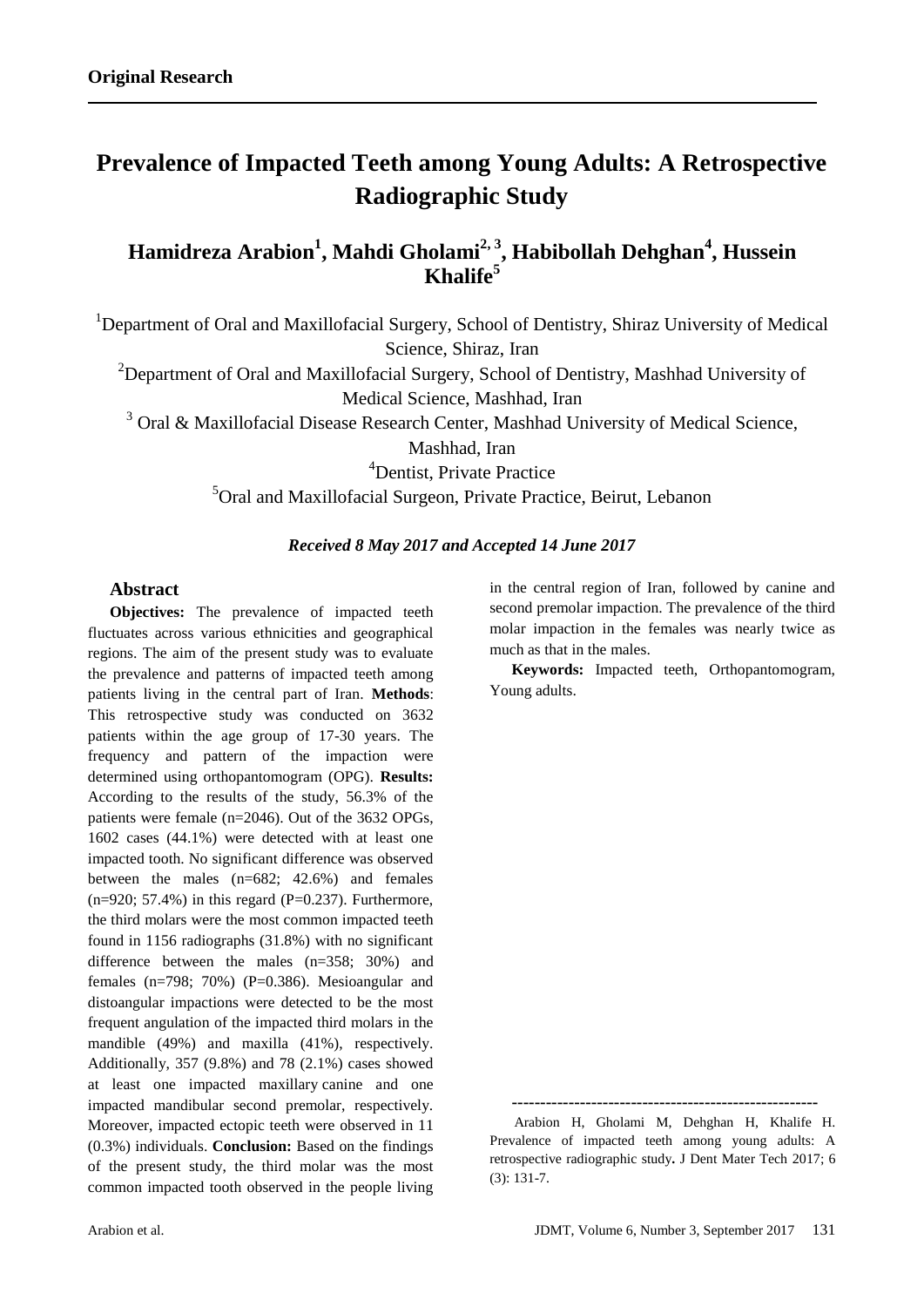# **Introduction**

An impacted tooth is defined as an erupted, partially erupted, or unerupted tooth that does not have a normal arch relationship with other teeth in the mouth (1). There are several reasons causing the impacted tooth not to erupt normally into the dental arch. The etiology of these impactions could be the insufficient space in the dental arch for eruption and the blockage of tooth eruption path due to the presence of a cyst, supernumerary teeth, thick bone, soft tissue lesions, tumors, and teeth angulation (2). According to the American Association of Oral and Maxillofacial Surgeons, since the majority of the impacted teeth are at the risk of odontogenic infections, periodontal disease, cyst or tumor formation, and caries, they should be considered for removal as soon as possible (3).

Generally, orthopantomograms (OPG) and periapical radiographs are utilized to determine the presence of tooth impaction, angulation of impaction, anatomical obstacles preventing the normal tooth eruption, amount of surrounding bone, relation to adjacent teeth, and vital structures. Therefore, an accurate evaluation results in a correct planning and treatment in this regard (4). According to the literature, the mandibular wisdom teeth are the most frequently impacted teeth followed by maxillary third molars and maxillary canines, respectively. The third molars are the most frequently impacted since they are the last teeth in the sequence of eruption in the oral cavity (5).

The prevalence of the third molar or canine impaction in different populations has been fully studied and reported in the medical literature. However, there are limited numbers of comprehensive studies investigating all impacted teeth in one demographic research. With this background in mind, the current study aimed to evaluate the prevalence and pattern of tooth impaction using panoramic radiographs in a sample of patients living in the central regions of Iran.

## **Materials & Methods**

This study was approved by the Ethics Committee of Shiraz Faculty of Dentistry. The OPGs and clinical notes of 3632 patients with the age range of 17-30 years were fully reviewed. The patients included in this study had attended the Oral and Maxillofacial Radiology Department of Shiraz Dental School for the screening of OPGs. The exclusion criteria included: 1) pathologic conditions, 2) trauma to the jaws, 3) impacted teeth with incomplete root formation, 4) missing, 5) history of tooth extraction, 6) orthodontic treatment or orthognathic surgery, 7) lack of complete records, 8) poor quality OPGs, and 9) congenital anomalies or craniofacial syndromes.

The OPGs were reviewed by a single professional examiner under standard circumstances to determine the presence, location, depth, and angulation of the impacted teeth. The teeth were referred as impacted in case they were not completely erupted to the normal functional level in the occlusal line. The angulation of the impacted third molars was recorded using the winter's classification with regard to the angle that is formed between the intersected longitudinal axis of the second and third molars (6). In addition, the uncommon position of the impacted teeth, such as impaction in the vertical ramus or the sub-nasal area was classified as 'ectopic'.

The data analysis was performed using the SPSS version 19.00 (IBM, Corp, Chicago, Illinois, USA). The patient's gender, number of impacted teeth, and classification of impaction were described as frequency and percentage. The Pearson's Chi-squared test was employed to test the correlation between different variables.

#### **Results**

Out of a total of 3632 patients included in the study, 2046 (56.3%) cases were female. The mean age of the participants was  $23.25 \pm 4.17$  years. As the results indicated, 1602 (44.1%) patients had at least one impacted tooth. Furthermore, no significant correlation was observed between the presence of the impacted teeth and gender  $(P=0.237)$  (Table 1). The third molar impaction was detected in 1156 (31.8%) OPGs. The distribution of the impacted third molars between the upper and lower jaws is illustrated in Table 2.

| With impacted tooth | Without impacted tooth | <b>Totals</b> |
|---------------------|------------------------|---------------|
| $N(\%)$             | N(%                    | N(%)          |
| 682(42.6)           | 904(44.5)              | 1586(43.7)    |
| 920(57.4)           | 1126(55.5)             | 2046(56.3)    |
| 1602(100)           | 2030(100)              | 3632(100)     |
|                     |                        |               |

OPGs=Orthopantomographs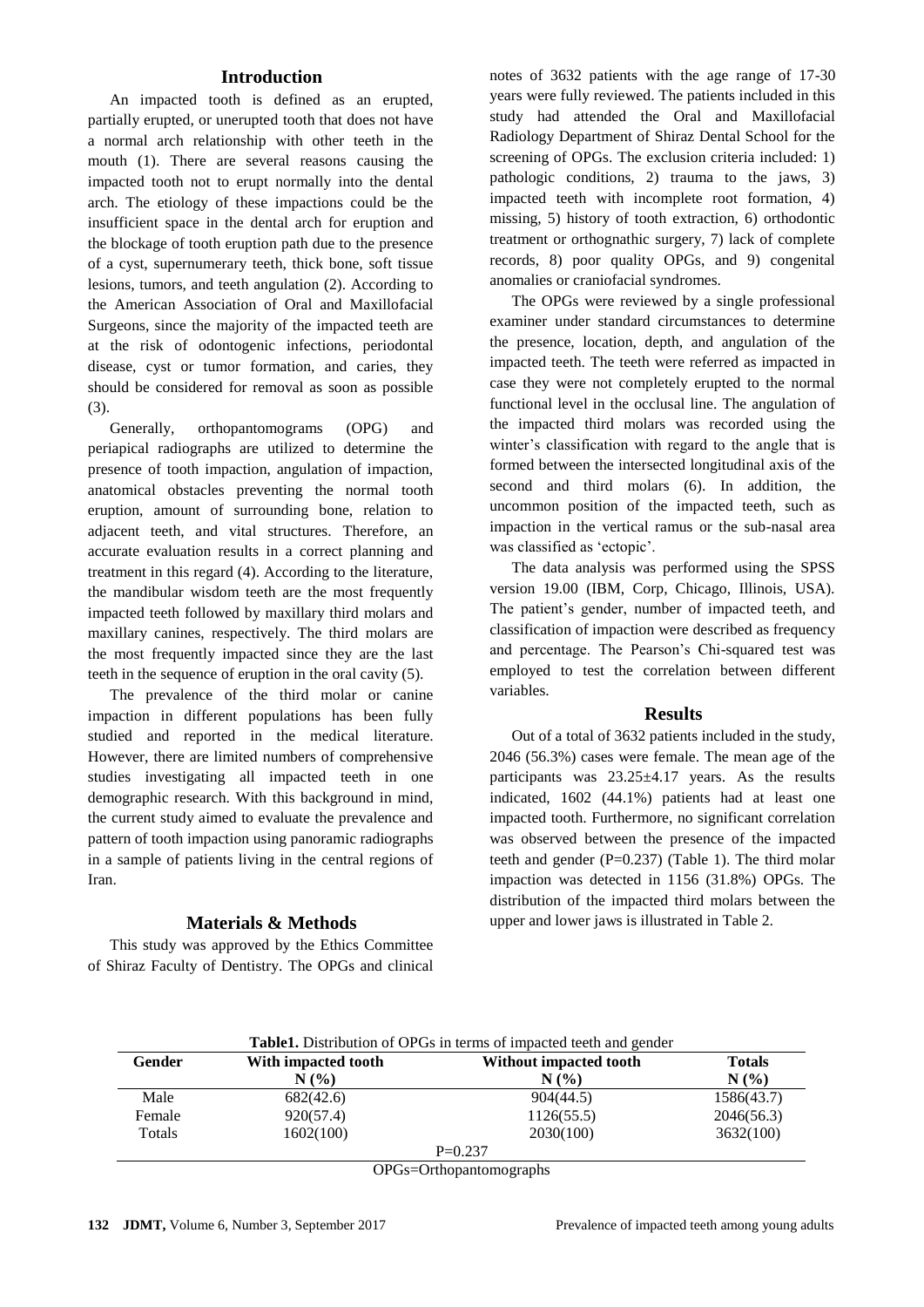| Gender | <b>Impacted third molars</b><br>N(% |           | <b>Totals</b><br>N(%) |
|--------|-------------------------------------|-----------|-----------------------|
|        | Mandible                            | Maxilla   |                       |
| Male   | 188(29.8)                           | 170(32.3) | 358(30.9)             |
| Female | 441(70.2)                           | 357(67.7) | 798(69.1)             |
| Totals | 629(100)                            | 527(100)  | 1156(100)             |

The prevalence of the impacted mandibular third molars (n=629; 54.4%) was not significantly higher than that of the impacted maxillary third molars  $(n=527; 45.6%)$  (P=0.386). In addition, the females were 2.2 times more likely to have impacted mandibular third molar than the males. Mesioangular impaction (49%) was the most common angulation of the mandibular third molar, followed by the vertical impaction (29%). On the other hand, distoangular (41%) and vertical (37.6%) impactions were the most common angulations in the maxilla, respectively. Additionally, there was a significant correlation between the distribution of the third molar impaction and the angulation of impaction in both jaws. The

prevalence of mesioangular and horizontal angulation of third molar impaction in the lower jaw was significantly higher than the upper jaw (p=0.002 and p<0.001respectively), while the prevalence of distoangular and vertical angulation of third molar impaction in the upper jaw was significantly higher than the lower jaw  $(P<0.001)$ . There was no significant difference between the prevalence of other angulation in both jaws (p=0.489). (Table 3)

| <b>Angulation</b> |          | <b>Impacted third molars</b> | <b>Totals</b> |
|-------------------|----------|------------------------------|---------------|
|                   | $N(\%)$  |                              | $N(\%)$       |
|                   | Mandible | Maxilla                      |               |
| Mesioangular      | 308(49)  | 56(10.6)                     | 364(31.4)     |
| Vertical          | 182(29)  | 198(37.6)                    | 380(32.8)     |
| Distoangular      | 26(4.1)  | 216(41)                      | 242(20.9)     |
| Horizontal        | 84(13.3) | 28(5.31)                     | 112(9.6)      |
| Others            | 29(4.6)  | 29(5.5)                      | 58(5)         |
| Totals            | 629(100) | 527(100)                     | 1156(100)     |
|                   | P<0.001  |                              |               |

Table 4 presents the prevalence of the impacted canines. Based on the collected data, a total of 357 (9.8%) impacted canines were observed out of which 298 (83.5%) and 59 (16.5%) cases were in the maxilla and mandible, respectively. However, the distribution of the impacted maxillary and mandibular canines was not statistically different between the males and females (P=0.401). Moreover, the prevalence of the impacted mandibular second premolar was evaluated (Table 5). A total of 78 (2.1%) impacted mandibular

second premolar was detected, 45 (57.7%) cases of which were observed in the females. No statistical difference was observed between the males and females in terms of the impacted mandibular second premolar distribution (P=0.494). Finally, out of the 1602 impacted teeth, a total number of 11 (0.3%) ectopic teeth were observed in the vertical ramus and sub-nasal area. Seven ectopic teeth (0.2 %) were found in women and 4 (0.1%) in men.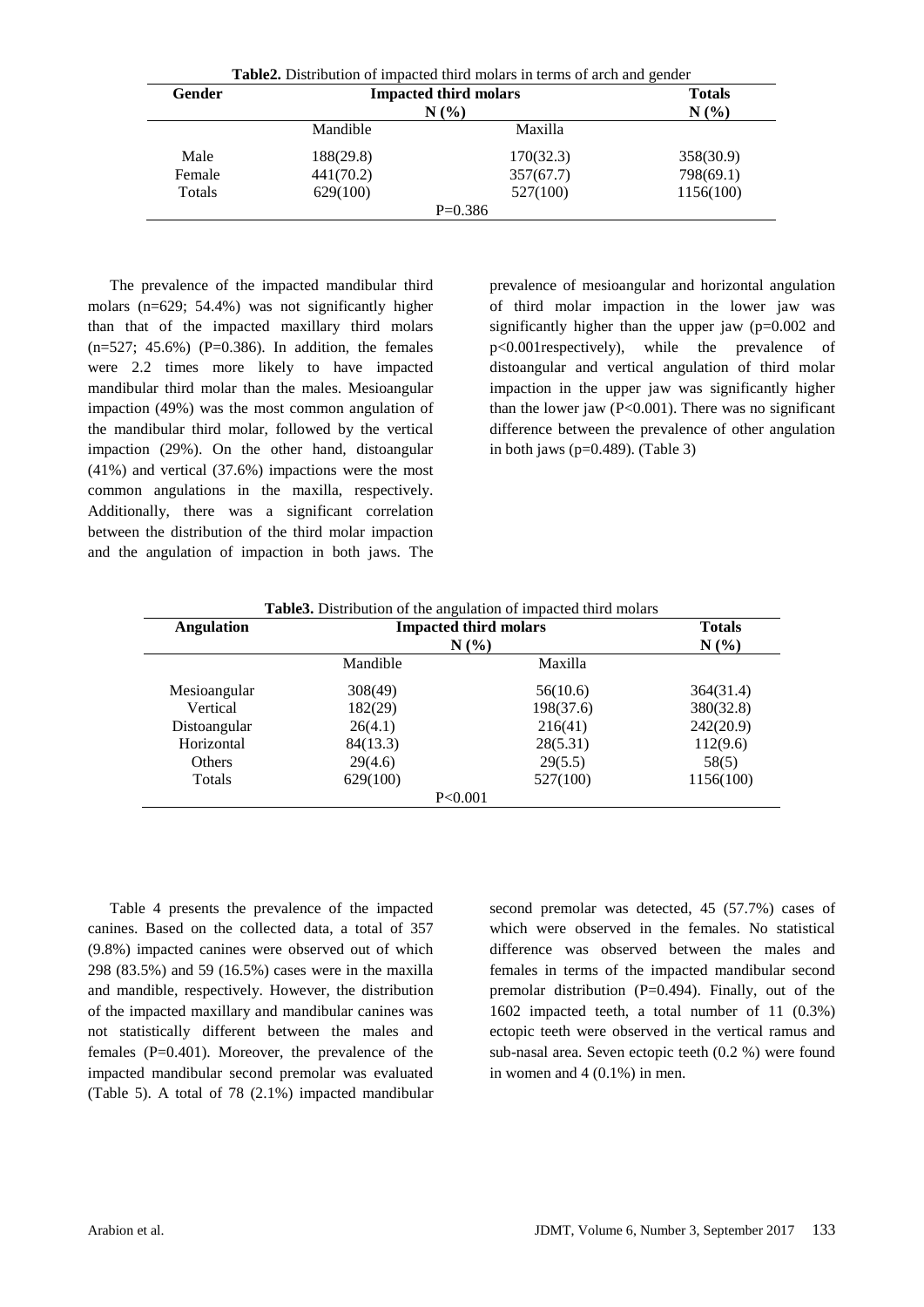|        | <b>Table4.</b> Distribution of impacted canine in terms of gender and jaw |           |                      |  |
|--------|---------------------------------------------------------------------------|-----------|----------------------|--|
| Gender | <b>Impacted canine</b><br>N(%                                             |           | <b>Totals</b><br>N(% |  |
|        |                                                                           |           |                      |  |
|        | Mandible                                                                  | Maxilla   |                      |  |
| Male   | 25(42.3)                                                                  | 109(36.6) | 134(37.5)            |  |
| Female | 34(57.7)                                                                  | 189(63.4) | 223(62.5)            |  |
| Totals | 59(100)                                                                   | 298(100)  | 357(100)             |  |
|        |                                                                           | $P=0.401$ |                      |  |

**Table5.** Distribution of the impacted second premolar in terms of gender and jaw

| Gender | <b>Impacted second premolar</b><br>N(% |           | <b>Totals</b><br>N(%) |
|--------|----------------------------------------|-----------|-----------------------|
|        | Maxilla                                | Mandible  |                       |
| Male   | 4(33.4)                                | 29(43.9)  | 33(42.3)              |
| Female | 8(66.6)                                | 37(56.1)  | 45(57.7)              |
| Totals | 12(100)                                | 66(100)   | 78(100)               |
|        |                                        | $P=0.494$ |                       |

# **Discussion**

This study is the first attempt targeting towards investigating the incidence of the impacted teeth in a sample of population living in the central part of Iran. To the extent of the researchers' knowledge, there are neither conducted nor published studies conducted by other institutions in our country, dealing with the prevalence of all impacted teeth in one study. As expected, the patient selection method in this study is similar to that employed in other studies. However, the sample size chosen in this study is considerably greater than that of most of other studies mentioned in the medical literature (7, 8).

Regarding the fact that the normal body growth is essentially completed by the age of seven, the determination of an unerupted or partially erupted tooth as impacted would be more reliable beyond this age (9). In this study, the maximum age of the study population was set at 30 years since most of the impacted teeth may have been removed for surgical or orthodontic reasons after this age (10).

Similar to the studies reporting gender predilection in terms of the third molar impactions, (5, 10, 11) the results of the present study are in line with the findings obtained in the literature. Nevertheless, the difference in the distribution of the impacted third molar between the males and females was not statistically significant  $(P=0.386)$ .

Different growth pattern between the genders seems to explain the higher prevalence of third molar impaction in the females. Besides, the growth of the jaws in the females usually ceases at the time when the third molars just begin to erupt. However, in the males, the growth of the jaws sustains during the time of the third molar eruption, which provides adequate space for the eruption of the third molar (12). The frequency of the patients with at least one impacted third molar in the current study was 32%, which is consistent with the findings of such studies conducted by Hassan et al., (7) Rajasuo et al., (13) Hattab, (14) and Eliasson (15) reporting frequencies of 40%, 38%, 33%, and 30%, respectively. Conversely, Quek et al. reported a higher prevalence of tooth impaction (68%) in a sample of 1,000 OPGs obtained from the Chinese people. This disagreement between the findings of the aforementioned study and those of our research can be due to the higher discrepancy between the tooth size and jaw length in the Chinese population (16).

Olasoji et al. reported that the third molar impaction was seven times more common in the urban Nigerians, compared to that in the rural ones (17). Moreover, they suggested that the teeth impaction is considered as an urban phenomenon owing to an unnoticed transition process of disuse atrophy in the dental arch length. Regarding the angulation of the impacted teeth, the majority of the studies reported the mesioangular impaction as the most common angulation pattern of the impacted third molar (7, 16, 18-20). On the other hand, few studies reported the vertical position as the most frequent pattern (21). In the present study, the most frequent angulation of the impacted third molars was the mesioangular (49%) and distoangular impactions (41%) in the mandible and maxilla,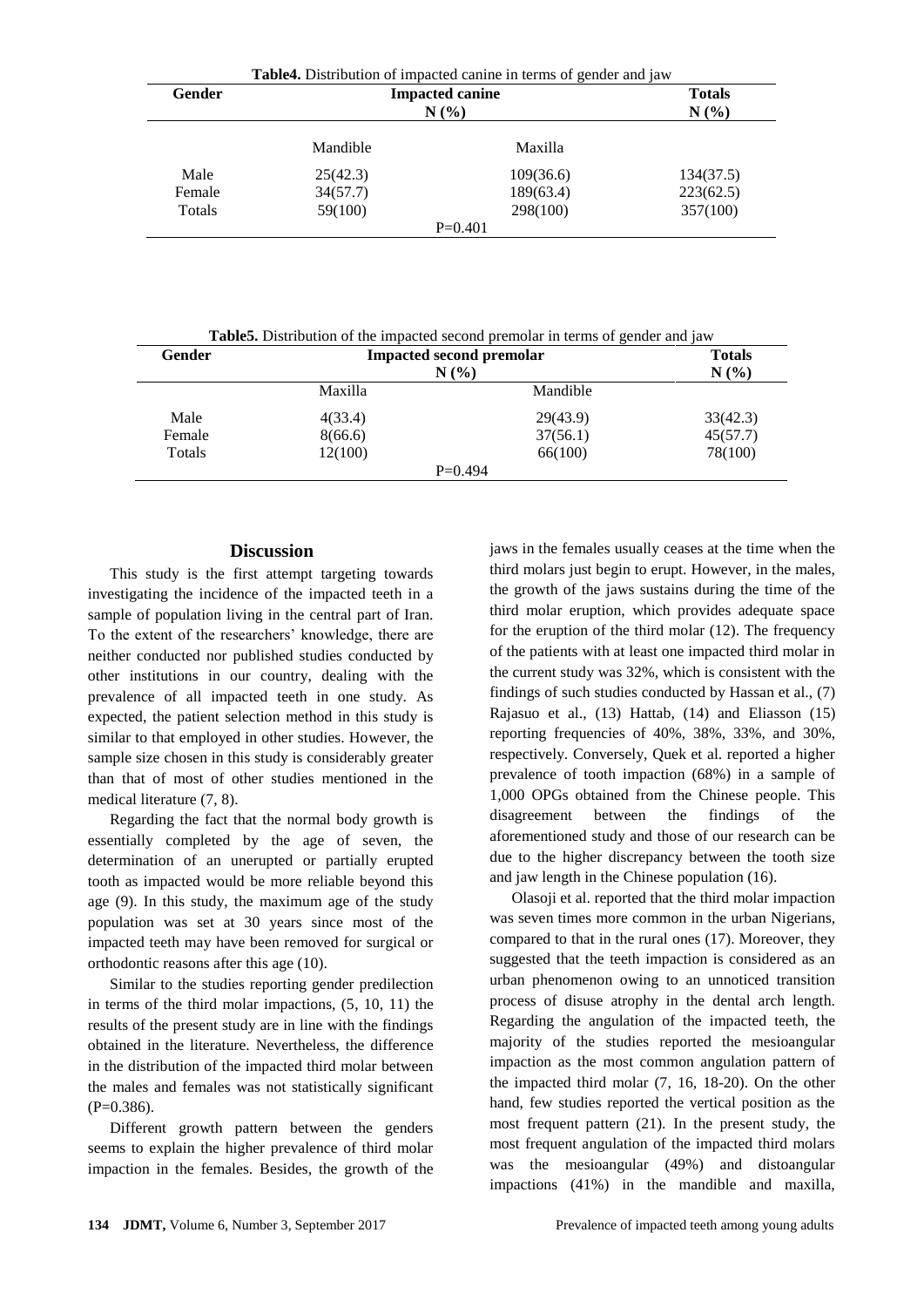respectively. Different results obtained in various studies can emphasize the significance of racial and cultural factors in changing the pattern of third molar impactions.

In the present study, the prevalence of canine impaction was found to be 9.8%, which is much higher than the range of 0.2-2.5% reported in other studies (22). Generally, canine has a complex pattern of eruption and is one of the last teeth erupting in the dental arch. Consequently, this tooth may have an unusual eruption process (23). Moreover, the prevalence of canine impaction in our study (9.8%) is similar to the result of two studies by Fardi et al. (8.8%) and Santosh et al. (9.7%) conducted in Greece and India, respectively (24,25). The discrepancy between the findings of different studies can be ascribed to the racial differences and the use of various methodologies in these studies.

The permanent upper canines are assumed as the second most frequently impacted teeth with the overall prevalence of 1-2% (26). They have 2:1 female predilection, clear familial trend, five times more chance to occur in the Caucasians than in the Asians, (23) and is believed to be 10-20 times more common than their mandibular counterparts (27). In our study, the canine impaction in the maxilla was five times more frequent than that in the mandible. The studies revealing the frequency of mandibular impacted canines are limited. Shah et al. (28) demonstrated mandibular canine impaction in the 0.10% of 7,886 subjects. In addition, in another study, 11 (0.22%) impacted mandibular canines were found in 5,000 individuals (29).

Our findings revealed 59 impacted mandibular canines in 3632 individuals resulting in an incidence of 1.6% impaction. The male to female prevalence ratio was 1:1.6 that is in line with the other studies (1:1.3- 1:3.2), signifying the higher prevalence of impacted canines among the females (30). There was no statistically significant difference between the gender and distribution of the impacted canines in our study.

A few reports have considered the impacted premolars in the literature. It has been concluded from the results of these studies that the premolar impaction is uncommon with the prevalence rates of 2.1-2.7% (31-33). This study presented a prevalence of 2.1% for the impacted premolars, which is consistent with the results of other studies. Additionally, the findings in this study revealed that the mandibular premolars were more commonly impacted than their maxillary counterparts; however, Sağlam et al. reported the contrary in their study (34). The impacted ectopic teeth were reported to be a very scarce abnormality, the frequency (0.3%) of which was low in the present study.

# **Conclusion**

The actual prevalence of tooth impaction requires a comprehensive and randomized sample of the overall population. Regarding this, a radiographic examination performed on a particular population seems to be the most convenient approach to avoid the risk of bias in the data collection. It is recommended that the future studies evaluate the etiology of teeth impaction and investigate the solutions to reduce its associated adverse effects.

# **References**

- 1. Khanuja A, Powers MP: Surgical management of impacted teeth. In Fonseca RJ, editor: textbook of oral and maxillofacial surgery. 1st ed. Philadelphia: WB Saunders,vol I; 2000. p. 245-80.
- 2. Manaf S, Orret E, Harry D: Surgical management of impacted teeth. In Fonseca RJ, editor: textbook of oral and maxillofacial surgery.  $2<sup>nd</sup>$ ed. Philadelphia: WB Saunders,vol I; 2009. p. 185- 211.
- 3. Assael L: Indications for elective therapeutic third molar removal: the evidence is in, J Oral Maxillofac Surg. 2005; 63:1691-2.
- 4. Molander B, Ahlqwist M, Grondahl H-G, Hollender L. Agreement between panoramic and intra oral radiography in the assessment of marginal bone height. Dent MaxillofacRadiol. 1991; 20:155e-60.
- 5. [Ma'aita J, Alwrikat A. Is the mandibular third](http://en.wikipedia.org/wiki/Tooth_impaction#cite_note-1)  [molar a risk factor for mandibular angle fracture?](http://en.wikipedia.org/wiki/Tooth_impaction#cite_note-1)  [Oral Surg Oral Med Oral Pathol Oral](http://en.wikipedia.org/wiki/Tooth_impaction#cite_note-1)  [RadiolEndod. 2000; 89:143-6.](http://en.wikipedia.org/wiki/Tooth_impaction#cite_note-1)
- 6. Winter GB. The principles of exodontia as applied to the impacted third molars: A complete treatise on the operative technic with clinical diagnoses and radiographic interpretations.  $1<sup>st</sup>$  ed. St. Louis, Missouri: American Medical Book Co; 1926. P. 345-56.
- 7. Hassan AH. Pattern of third molar impactions in a Saudi population. Clinical, Cosmetic and Investigational Dentistry 2010; 2:109–13.
- 8. Quek SL, Tay CK, Tay KH, Toh SL, Lim KC. Pattern of third molar impaction in a Singapore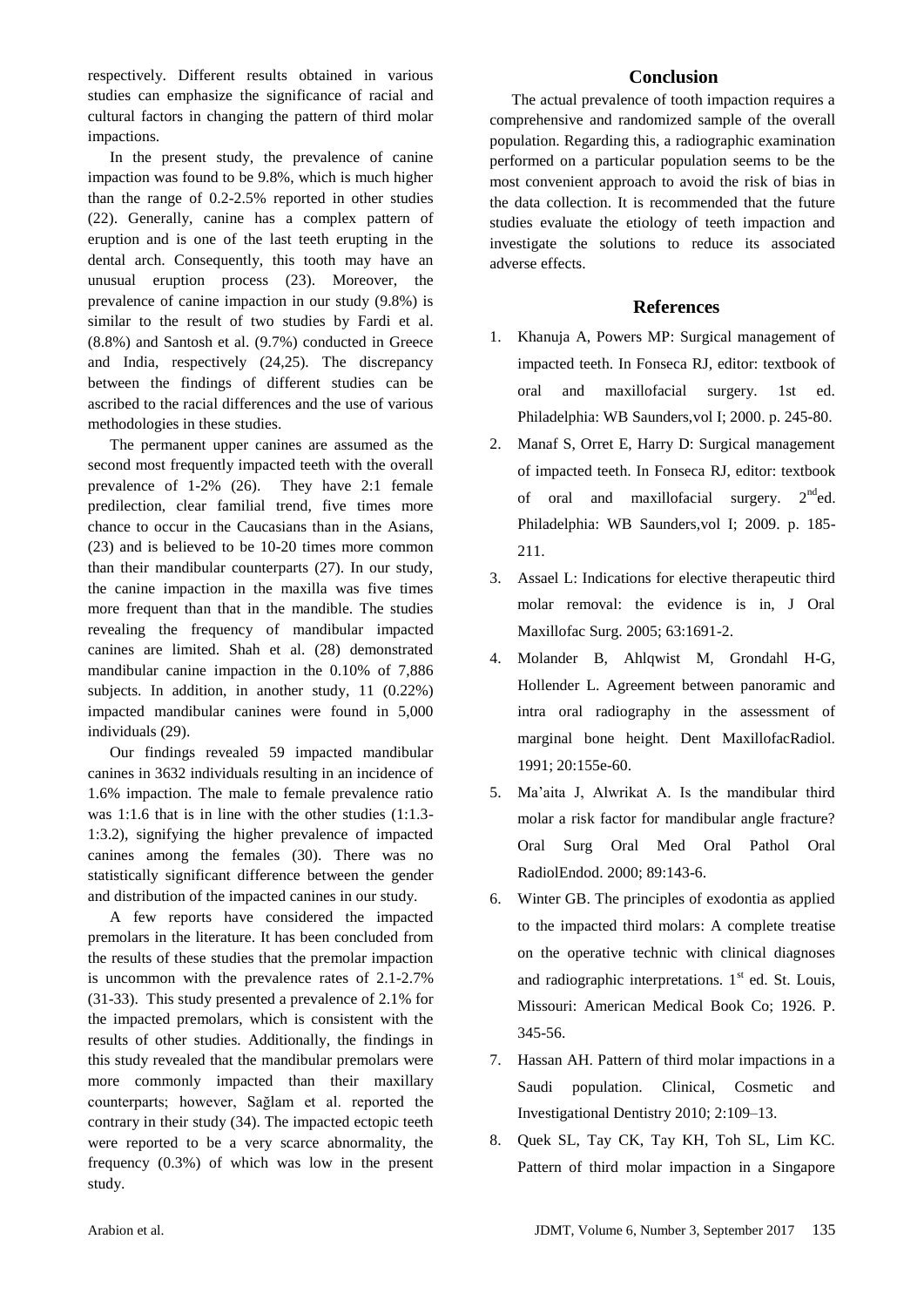Chinese population: a retrospective radiographic survey. Int J Oral Maxillafac Surg. 2003; 32(5):548–52.

- 9. Montelius GA. Impacted teeth: a comparative study of Chinese and Caucasian dentitions. J Dent Res. 1932; 12:931-8.
- 10. Hugoson A, Kugelberg CF. The prevalence of third molars in a Swedish population. An epidemiological study.Community Dental Health. 1988; 5:121-38.
- 11. Almendros-Marqués N, Berini-Aytés L, Gay-Escoda C. Influence of lower third molar position on the incidence of preoperative complications. Oral Surg Oral Med Oral Pathol Oral RadiolEndod. 2006; 102:725-32.
- 12. Bishara SE, Andreasen G. Third molars: a review. Am J Orthod. 1983; 83:131-7.
- 13. Rajasuo A, Murtomaa H, Meurman JH. Comparison of the clinical status of third molars of young men in 1949 and in 1990.Oral Surg Oral Med Oral Pathol. 1993; 76(6):694–8.
- 14. Hattab FN, Fahmy MS, Rawashedeh MA. Impaction status of third molars in Jordanian students.Oral Surg Oral Med Oral PatholRadiolEndod. 1995; 79(1):24–9.
- 15. Eliasson S, Heimdahl A, Nordenram A. Pathological changes related to long-term impaction of third molars. A radiographic study.Int J Oral Maxillofac Surg. 1989; 18(4):210– 2.
- 16. Quek SL, Tay CK, Tay KH, Toh SL, Lim KC. Pattern of third molar impaction in a Singapore Chinese population: a retrospective radiographic survey. Int J Oral Maxillafac Surg. 2003; 32(5):548–52.
- 17. Olasoji HO, Odunsaya SA. Comparative study of third molar impaction in rural and urban areas of South-western Nigeria.OdontoStomatol Trop. 2000; 90:25-9.
- 18. Morris CR, Jerman AC. Panoramic radiographic survey: a study of embedded third molars. J Oral Surg. 1971; 29:122-5.
- 19. Ramamurthy A, Pradha J, Jeeva S, Jeddy N, Sunitha J, Kumar S. Prevalence of mandibular third molar impaction and agenesis: a radiographic south Indian study. J Indian Aca Oral Med Radiol. 2012; 24(3):173-6.
- 20. Jaffar RO, Mon Mon TO. Impacted mandibular third molars among patients attending Hospital UniversitiSains Malaysia. Arch Orofac Sci. 2009; 4(1):7-12.
- 21. Šeèiæ S, Prohiæ S, Komšiæ S, Vukoviæ A. Incidence of impacted mandibular third molars in population of Bosnia and Herzegovina: a retrospective radiographic study. Journal of Health Sciences 2013; 3(2):151-158.
- 22. Cooke J, Wang HL. Canine impactions: incidence and management. Int J Periodontics Restorative Dent. 2006; 26:483-91.
- 23. Bishara SE. Impacted maxillary canines: a review. Am J OrthodDentofacialOrthop. 1992; 101:159- 71.
- 24. Fardi A, Kondylidou-Sidira A, Bachour Z, Parisis N, Tsirlis A. Incidence of impacted and supernumerary teeth- a radiographic study in a North Greek population. Med Oral Patol Oral Cir Bucal. 2011; 16:e56-61.
- 25. Santosh P, Senha M. Prevalence of impacted and supernumerary teeth in the North Indian population. J ClinExp Dent. 2014; 6(2):e116-20.
- 26. Rayne J: The unerupted maxillary canine. Dent Pract Dent Rec. 1969; 19:194-204.
- 27. Sharma G, Nagpal A. Transmigration of mandibular canines- Report of four cases and review of literature. Case Rep Dent. 2011; 20(11):381-2.
- 28. Shah RM, Boyd MA, Vakil TF. Studies of permanent tooth anomalies in 7,886 Canadian individuals. I: impacted teeth. Dent J. 1978;  $44.262 - 4$
- 29. Grover PS, Lorton L. The incidence of unerupted permanent teeth and related clinical cases. Oral Surg Oral Med Oral Pathol.1985; 59:420-5.